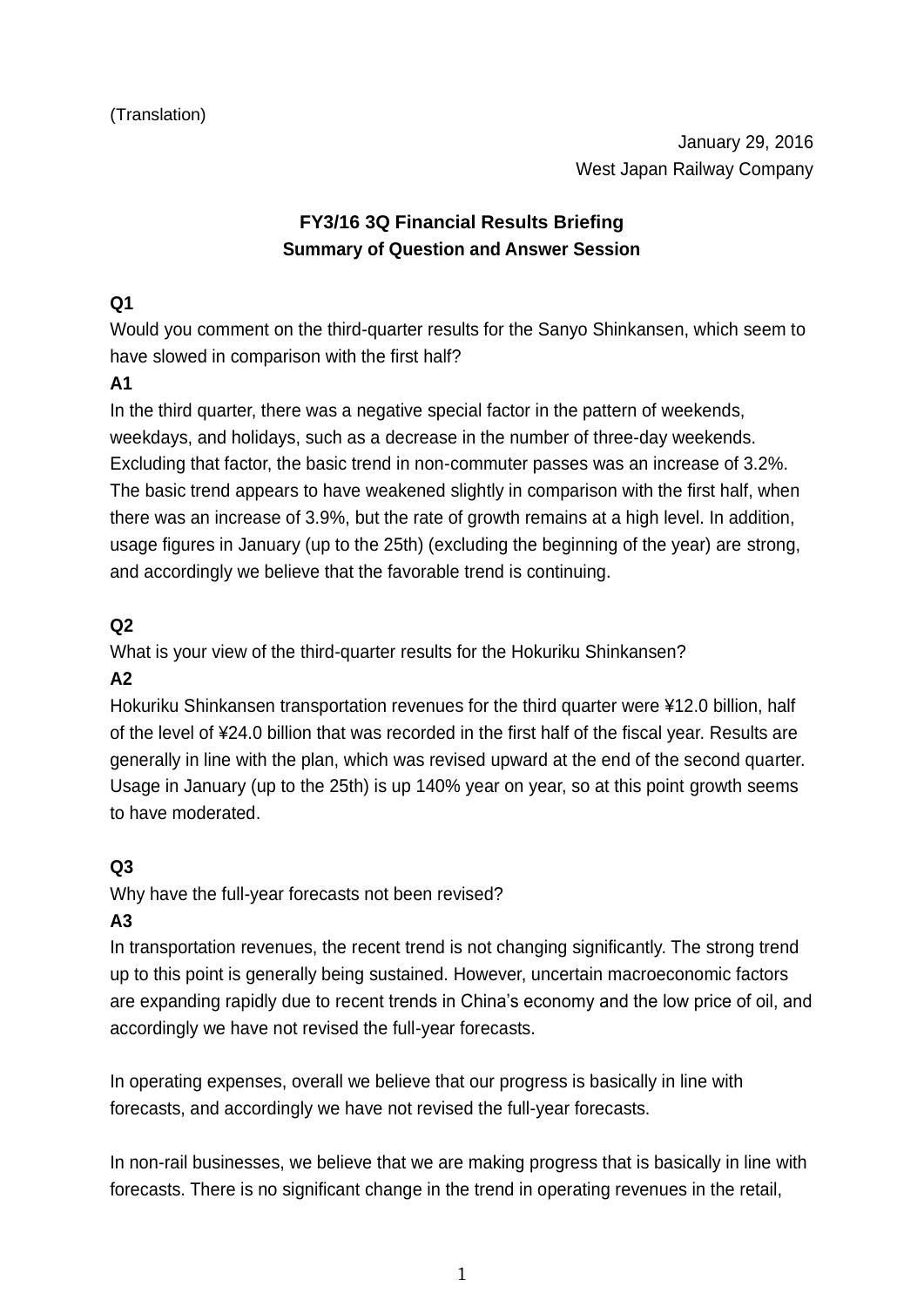shopping center, and hotel businesses, which are highly correlated with transportation revenues. However, for the same reason as with transportation revenues, we have not revised the full-year forecasts.

## **Q4**

Are there any risk factors that have not been incorporated into the financial forecasts for this fiscal year?

#### **A4**

Up to this point, disposal costs for waste with low concentration PCB have been difficult to estimate, but we are considering the possibility of estimating these costs, and if the requirements are satisfied, we will record an allowance for environmental safety measures. In terms of scale, at this point we are anticipating a figure in the higher range of single digit billion yen or slightly above this level, and we will carefully consider the amount.

In addition, these financial forecasts do not include the effect of a lower corporate tax rate. If this is confirmed, a reversal of deferred tax assets will be implemented separately. This will not exceed ¥7.0 billion.

### **Q5**

Results in the hotel business are favorable. Is the Company considering initiatives targeting further growth, such as increased floor space and renewals?

### **A5**

In budget hotels, we plan to open two hotels in Osaka area (Umeda and Tennoji) in 2017, but in city hotels at this point we are not planning increased floor space or renewals. We will continue working at revenue management and striving to increase revenues.

### **Q6**

What is the outlook for the next fiscal year?

### **A6**

The plan for the next fiscal year will be formulated going forward, and in regard to the figures I would like to ask you to wait until the year-end results announcement.

However, this fiscal year we had favorable patterns of weekends, weekdays, and holidays, and in addition we had good weather in periods of heavy customer traffic — the midsummer Obon holiday period and Silver Week (a five-day holiday in September). The next year will not have a Silver Week and is not a leap year, which will have an adverse influence. In regard to the Hokuriku Shinkansen, this fiscal year we were able to maximize the opening effect. We will work to prevent the weakening of this effect as much as possible, but it is unlikely to remain as strong as it was at the time of the opening.

There will be a number of factors that will increase costs. These will include an allowance